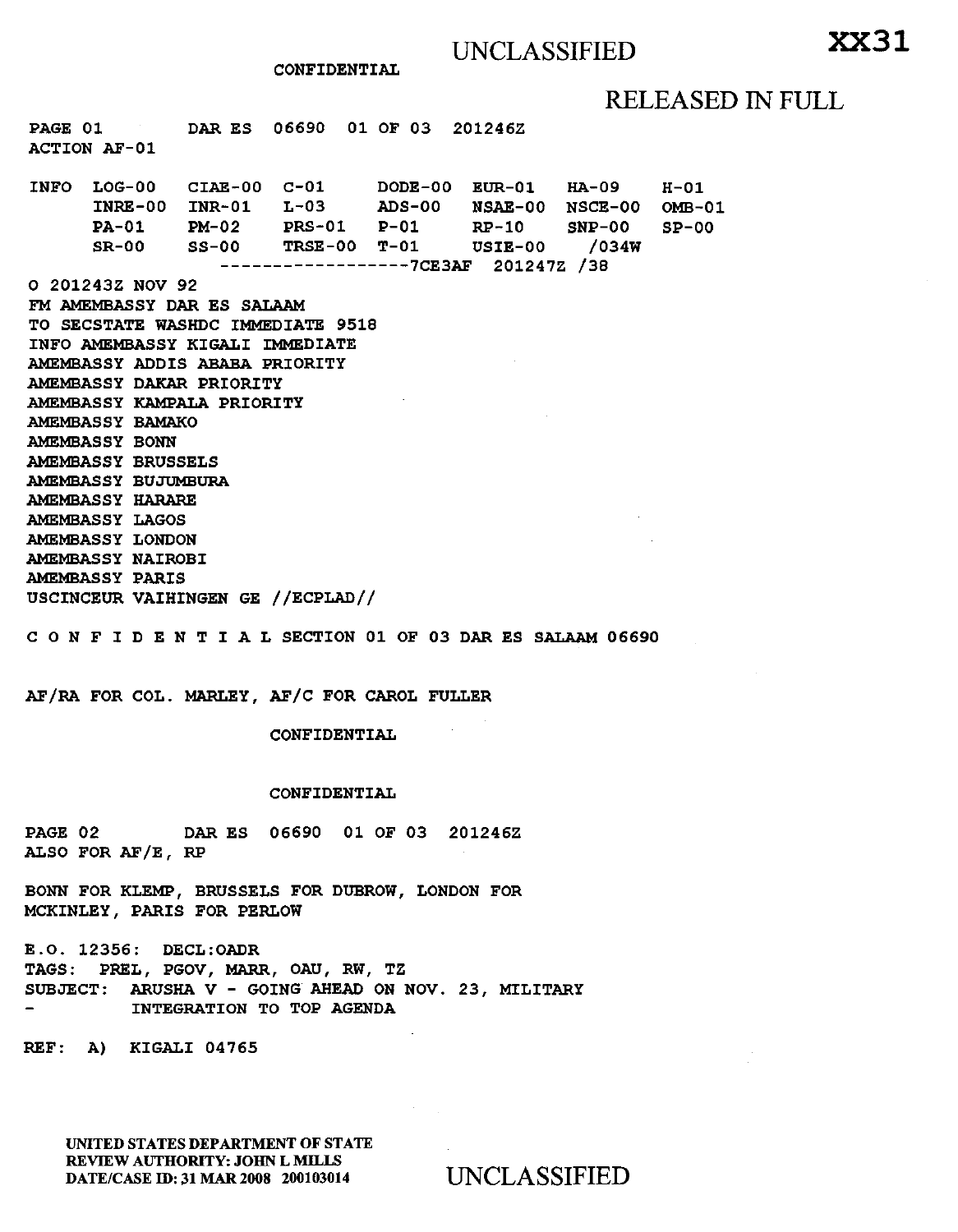### B) DAR ES SALAAM 06621 AND PREVIOUS

1. CONFIDENTIAL - ENTIRE TEXT.

 $\overline{a}$ 

2. SUMMARY. THE TANZANIANS, IN THEIR ROL AS FACILITATOR, CONVENED ANOTHER MEETING OF OBSERVER REPRESENTATIVES IN DAR ES SALAAM NOVEMBER 20. IT WAS AGREED THAT IN VIEW OF REQUESTS FROM BOTH SIDES THAT TALKS CONTINUE ON SCHEDULE, AND THAT A CHANGE OF AGENDA APPEARS ACCEPTABLE, TALKS WILL RECONVENE IN ARUSHA ON NOVEMBER 23, WITH MILITARY INTEGRATION BEING THE TOP ITEM ON THE AGENDA. THE TANZANIANS WILL BE PREPARED TO HOST CONTINUOUS NEGOTIATIONS ON ALL AREAS THROUGH DECEMBER 23RD, IF NEEDED. WE EXPECT, AS IN PAST SESSIONS, THAT THE DELEGATIONS WILL TRICKLE IN OVER NOVEMBER 23-24, WITH DISCUSSIONS NOT REALLY COMMENCING EARLIER THAN THE EVENING OF THE 23RD. POLOFF BENTLEY WILL REMAIN IN DAR ES SALAAM THE MORNING OF THE 23RD TO RECIEVE ANY LAST MINUTE INPUT FROM KIGALI OR THE DEPARTMENT. WE SUGGEST A U.S. CONFIDENTIAL

### CONFIDENTIAL

PAGE 03 DAR ES 06690 01 OF 03 201246Z MILITARY EXPERT BE DISPATCHED TO ARUSHA ASAP. END SUMMARY.

OBSERVERS MEET AGAIN ---------------------

3. AMBASSADOR AMI MPUNGWE, MFA DIRECTOR FOR AFRICA AND MIDDLE EAST, CONVENED A MEETING OF OBSERVER REPRESENTATIVES ON NOVEMBER 20 TO DETERMINE WHETHER TO GO AHEAD WITH THE NEXT ROUND ON NOVEMBER 23. GERMANY, BURUNDI, AND UGANDA WERE REPRESENTED BY THEIR AMBASSADORS; FRANCE AND ZAIRE BY CHARGES; AND UNDP BY A DEPUTY TO THE RESIDENT REPRESENTATIVE. CHARGE AND POLOFF ATTENDED FOR THE U.S. BELGIUM DID NOT ATTEND.

4 . MPUNGWE OPENED THE MEETING BY UPDATING THE ATTENDEES ON WHAT HE HAD HEARD FROM THE TANZANIAN AMBASSADOR IN KIGALI. IN SUM, THIS WAS THAT THE MEETINGS FACILITATED BY THE CHURCH LEADERS AMONG THE VARIOUS PARTIES AND THE PRESIDENT WERE CONTINUING BUT NO CONSENSUS ON THE ISSUES INVOLVED HAD AS YET TAKEN SHAPE. HE ADDED THAT THE AMBASSADOR HAD MET WITH PRESIDENT HABYARIMANA ON NOV. 19, AND THE PRESIDENT HAD STATED THAT HE WANTED THE TALKS TO RECONVENE ON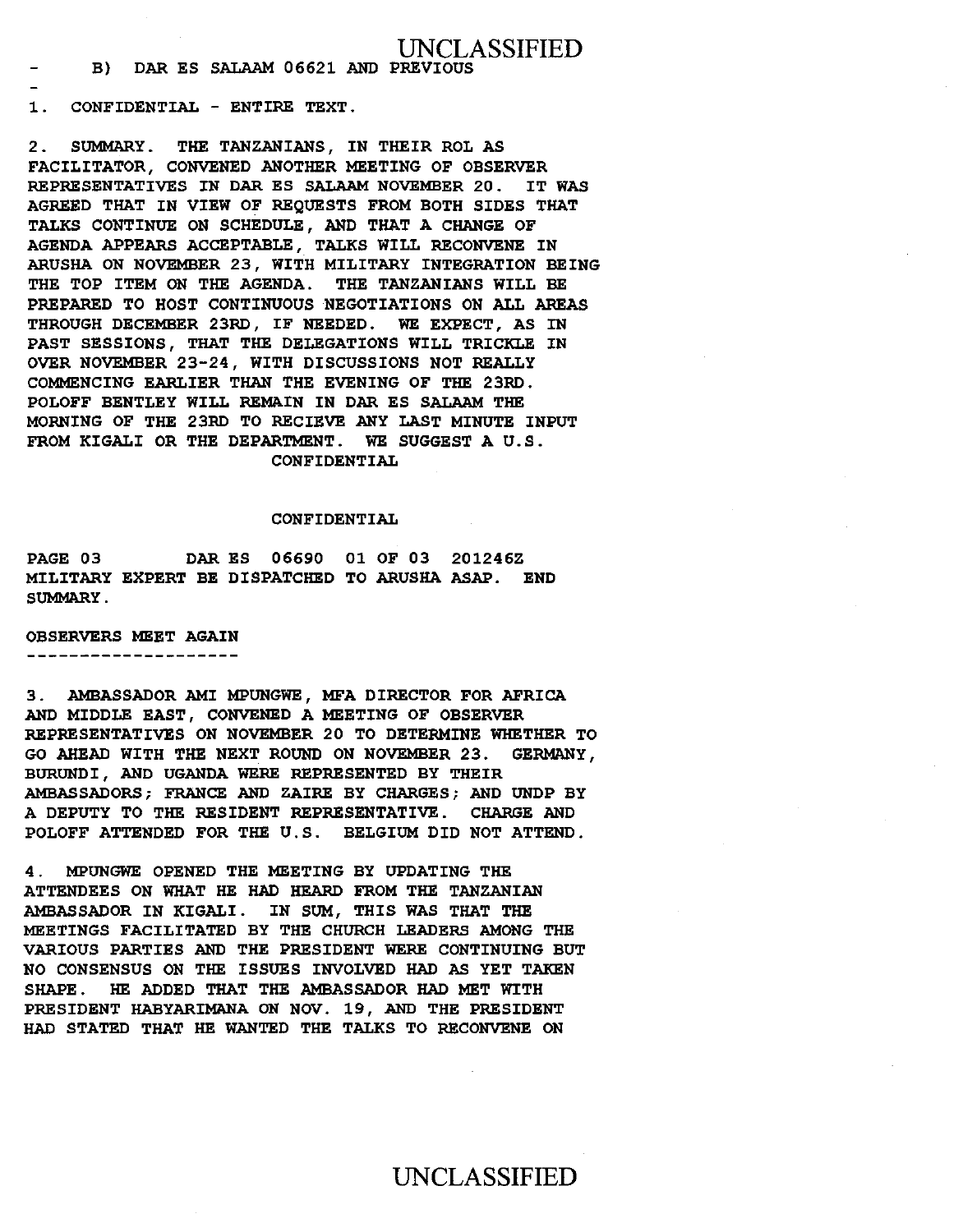THE 23RD, WITH REFUGEES OR MILITARY SUBJECTS AS THE LEAD ITEMS ON THE AGENDA. MPUNGWE SAID THAT THE GOT IS AGREEABLE TO A RESUMPTION ON THE 23RD, AND TO THE CHANGE OF AGENDA, BUT HAD NOT YET GOTTEN A REACTION FROM THE RPF. HE STATED THAT PRESIDENT MWINYI REMAINED CLOSELY ENGAGED, AND WAS URGING PRESIDENT HABYARIMANA TO TAKE AN ACTIVE ROLE IN BREAKING THE CONFIDENTIAL

### CONFIDENTIAL

PAGE 04 DAR ES 06690 01 OF 03 201246Z POLITICAL IMPASSE IN KIGALI.

RPF ON ITS WAY

--------------

5. UGANDAN HIGH COMMISSIONER MATOGO THEN TOLD THE MEETING THAT THE RPF WAS "ON ITS WAY" TO ARUSHA. HE HAD HEARD INFORMALLY, FROM KAMPALA, THAT THE RPF WANTED THE TALKS TO RESUME ON THE 23RD AND HAD "NO OBJECTION" TO CHANGING THE AGENDA TO OPEN WITH MILITARY INTEGRATION. KAMPALA HAD INDICATED THAT THE RPF FELT IT WAS IMPORTANT TO SUSTAIN THE MOMENTUM OF

### CONFIDENTIAL

NNNN

#### CONFIDENTIAL

PAGE 01 ACTION AF-01 DAR ES 06690 02 OF 03 201247Z

| <b>INFO</b> | LOG-00 CIAE-00 C-01                              |         |               |                                  |       | DODE-00 EUR-01 HA-09 H-01 |  |
|-------------|--------------------------------------------------|---------|---------------|----------------------------------|-------|---------------------------|--|
|             | $INRE-00$ $INR-01$                               |         | I-03          | <b>ADS-00</b>                    |       | NSAE-00 NSCE-00 OMB-01    |  |
|             | <b>PA-01</b>                                     | PM-02   | <b>PRS-01</b> | P-01                             | RP-10 | $SNP-00$ $SP-00$          |  |
|             | $SR-00$                                          | $SS-00$ |               | TRSE-00 T-01 USIE-00 /034W       |       |                           |  |
|             |                                                  |         |               | $------------7CE3C7 201247Z /38$ |       |                           |  |
|             | $A$ $AA$ $A$ $A$ $A$ $B$ $B$ $A$ $B$ $A$ $B$ $A$ |         |               |                                  |       |                           |  |

0 201243Z NOV 92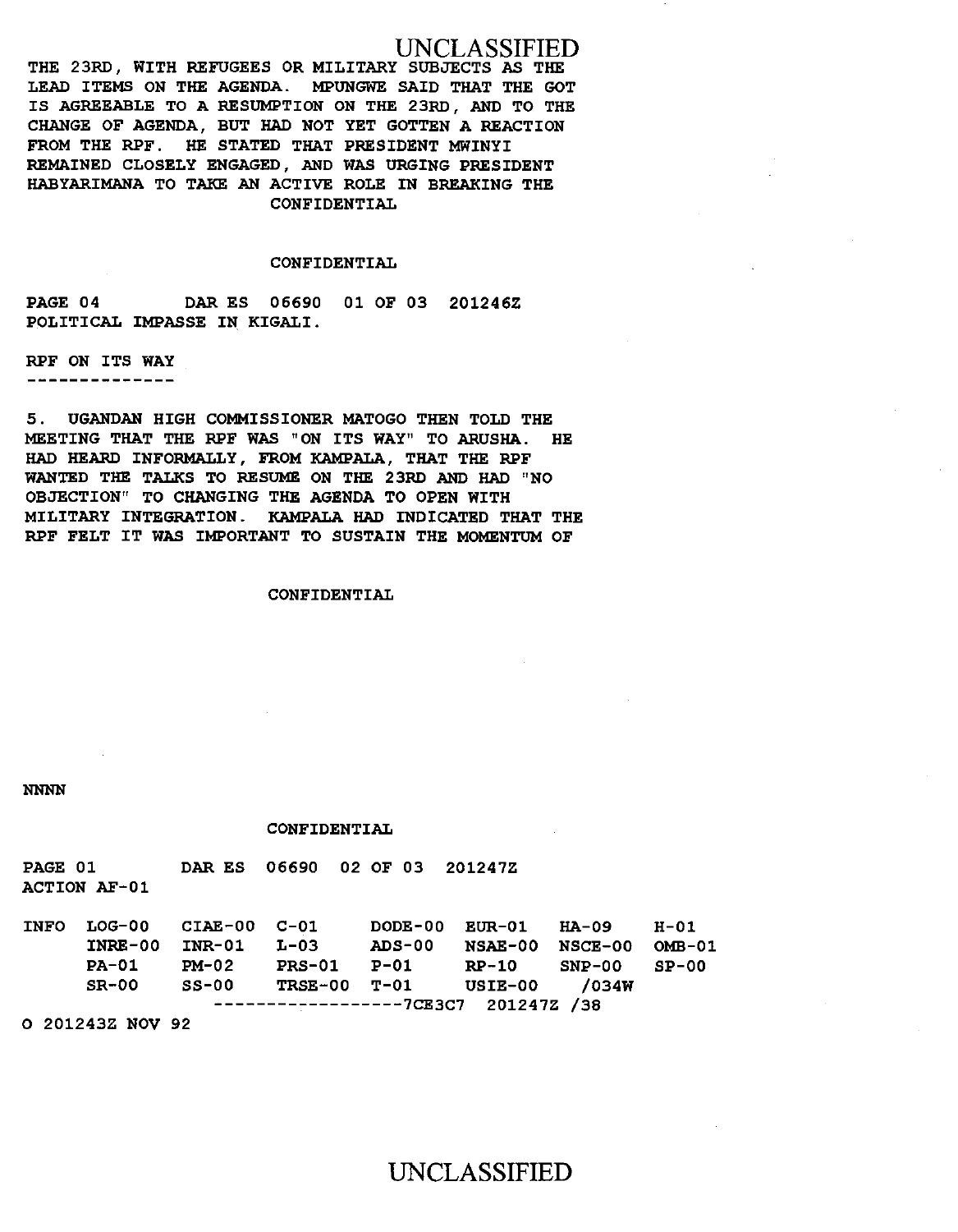FM AMEMBASSY DAR ES SALAAM TO SECSTATE WASHDC IMMEDIATE 9519 INFO AMEMBASSY KIGALI IMMEDIATE AMEMBASSY ADDIS ABABA PRIORITY AMEMBASSY DAKAR PRIORITY AMEMBASSY KAMPALA PRIORITY AMEMBASSY BAMAKO AMEMBASSY BONN AMEMBASSY BRUSSELS AMEMBASSY BUJUMBURA AMEMBASSY HARARE AMEMBASSY LAGOS AMEMBASSY LONDON AMEMBASSY NAIROBI AMEMBASSY PARIS USCINCEUR VAIHINGEN GE //ECPLAD//

C 0 N F I D E N T I A L SECTION 02 OF 03 DAR ES SALAAM 06690

AF/RA FOR COL. MARLEY, AF/C FOR CAROL FULLER

CONFIDENTIAL

### CONFIDENTIAL

PAGE 02 DAR ES 06690 02 OF 03 201247Z ALSO FOR AF/E, RP

BONN FOR KLEMP, BRUSSELS FOR DUBROW, LONDON FOR MCKINLEY, PARIS FOR PERLOW

E.O. 12356: DECL:OADR TAGS: PREL, PGOV, MARR, OAU, RW, TZ SUBJECT: ARUSHA V - GOING AHEAD ON NOV. 23, MILITARY INTEGRATION TO TOP AGENDA

THE NEGOTIATIONS. THERE WAS SOME CONCERN THAT ANY DELAY WOULD INCREASE THE RESTLESSNESS OF THE TROOPS IN THE FIELD, ENDANGERING THE CEASE-FIRE.

6. THE GERMAN AMBASSADOR AGREED THAT IT WAS IMPORTANT TO SUSTAIN THE MOMENTUM OF THE TALKS- HE ASKED WHAT THE STATE OF PLAY WAS ON MRND OBJECTIONS TO THE THREE ARTICLES (14, 21 AND 46) OF THE ARUSHA PROTOCOL. MPUNGWE ANSWERED THAT THE TANZANIAN AMBASSADOR IN KIGALI HAD APPROACHED PRESIDENT HABYARIMANA FOR CLARIFICATION ON THIS ISSUE (THE TANZANIANS WERE PARTICULARLY MIFFED THAT HABYARIMANA, IN A RECENT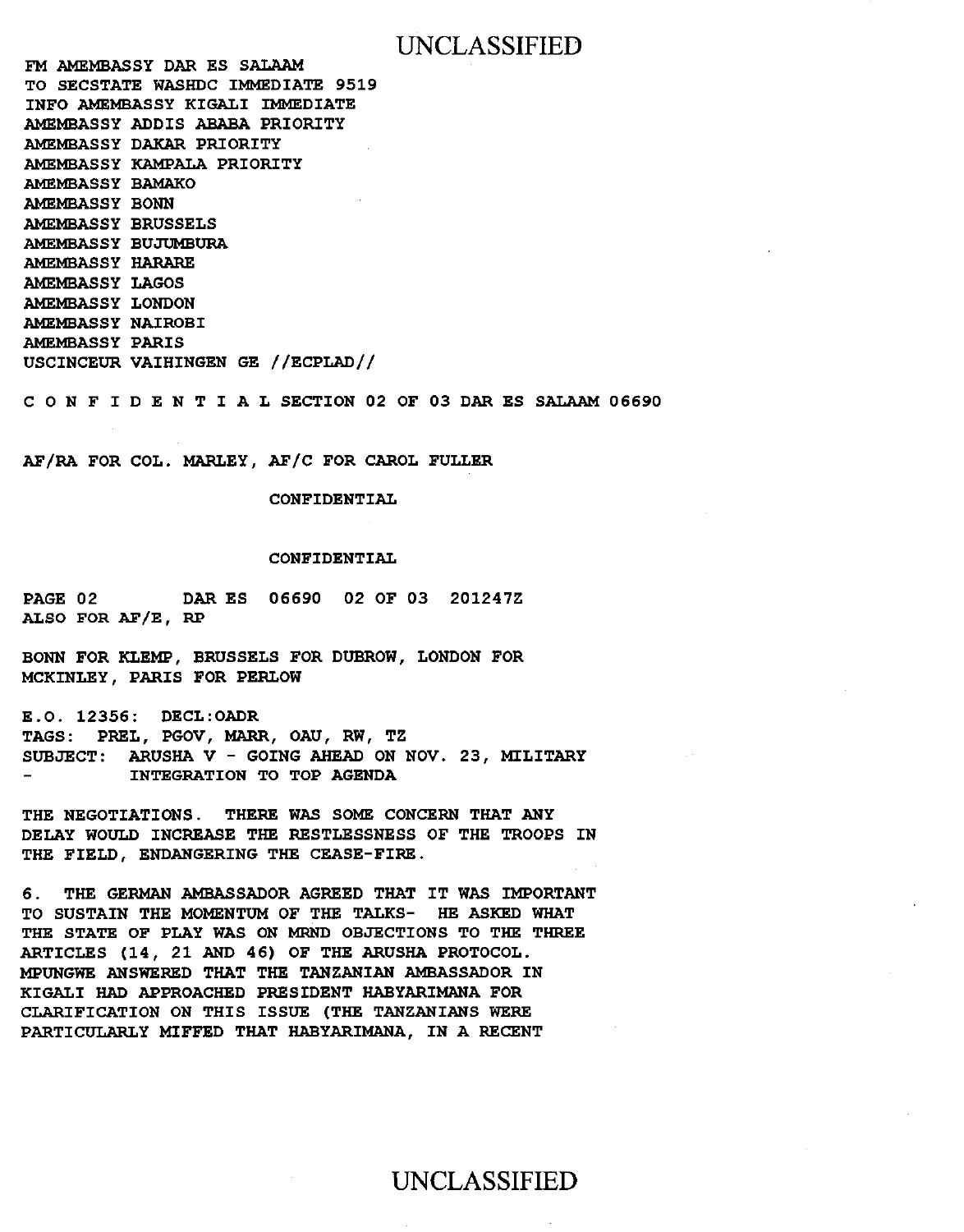SPEECH IN RUHENGERI, HAD REPORTEDLY CHARACTIZED THE ARUSHA IV ROUND AS A "CIVIL COUP D'ETAT" ) . MPUNGWE SAID THAT HABYARIMANA STATED THAT THE ARTICLES IN QUESTION WERE "PROBLEMATIC," AND GREAT CARE WOULD BE NEEDED TO ENSURE THAT THEIR IMPLEMENTATION DID NOT RAISE "UNNECESSARY DIFFICULTIES." BUT HE REAFFIRMED HIS COMMITMENT TO THE ARUSHA PROTOCOL AS IT STANDS.

7 . U.S. REPS ADVISED THE GROUP CONCERNING THE CONFIDENTIAL

### CONFIDENTIAL

PAGE 03 DAR ES 06690 02 OF 03 201247Z UPCOMING CHANGE IN OUR REPRESENTATION, AND NOTED THAT SINCE WE HAD INDICATIONS FROM BOTH SIDES OF A DESIRE TO RESUME ON THE 23RD AND TO DISCUSS MILITARY INTEGRATION, THE FACILITATOR SHOULD PROCEED ON THAT BASIS.

8. THE BURUNDI AMBASSADOR, CITING A RADIO RWANDA BROADCAST THAT MORNING, SAID THERE WERE SOME INDICATIONS THAT THE PARTIES IN KIGALI WERE NEARING AGREEMENT AND THAT TALKS SHOULD PROCEED . THE FRENCH CHARGE AGREED WITH THIS BUT ADDED THAT TO ENABLE THEIR GOVERNMENTS TO HAVE THE APPROPRIATE EXPERTS ON HAND IT WAS ESSENTIAL TO CONFIRM THAT THE AGENDA WAS BEING CHANGED FROM POLITICAL TO MILITARY.

9 . AMBASSADOR MPUNGWE AGREED THAT IT WAS LATE IN THE DAY TO SWITCH THE AGENDA, AND WAS A LITTLE WORRIED ABOUT OPENING UP A SECOND AREA OF CONTENTION, BUT SAID HE FELT IT WAS IMPORTANT TO KEEP THE TALKS GOING. THE UNDP REP INDICATED THAT HE WAS READY TO GO WHENEVER THE OTHERS WERE.

10. MATOGO REMARKED THAT THE PRIORITY FOR UGANDA WAS A SETTLEMENT OF THE REFUGEE QUESTION. BUT HIS GOVERNMENT REALIZED THAT THIS WOULD PROBABLY HAVE TO COME LAST; THERE WAS NO POINT WORKING ON REFUGEE ISSUES UNLESS SETTLEMENTS HAD BEEN REACHED IN THE OTHER AREAS. HE ADDED THAT ON THE QUESTION OF THE THREE CONTENTIOUS ARTICLES IN THE PROTOCOL, KAMPALA WOULD SUPPORT FURTHER CONSIDERATION OF THE MECHANISMS TO IMPLEMENT THEM BUT DID NOT WANT THE CLAUSES CONFIDENTIAL

#### CONFIDENTIAL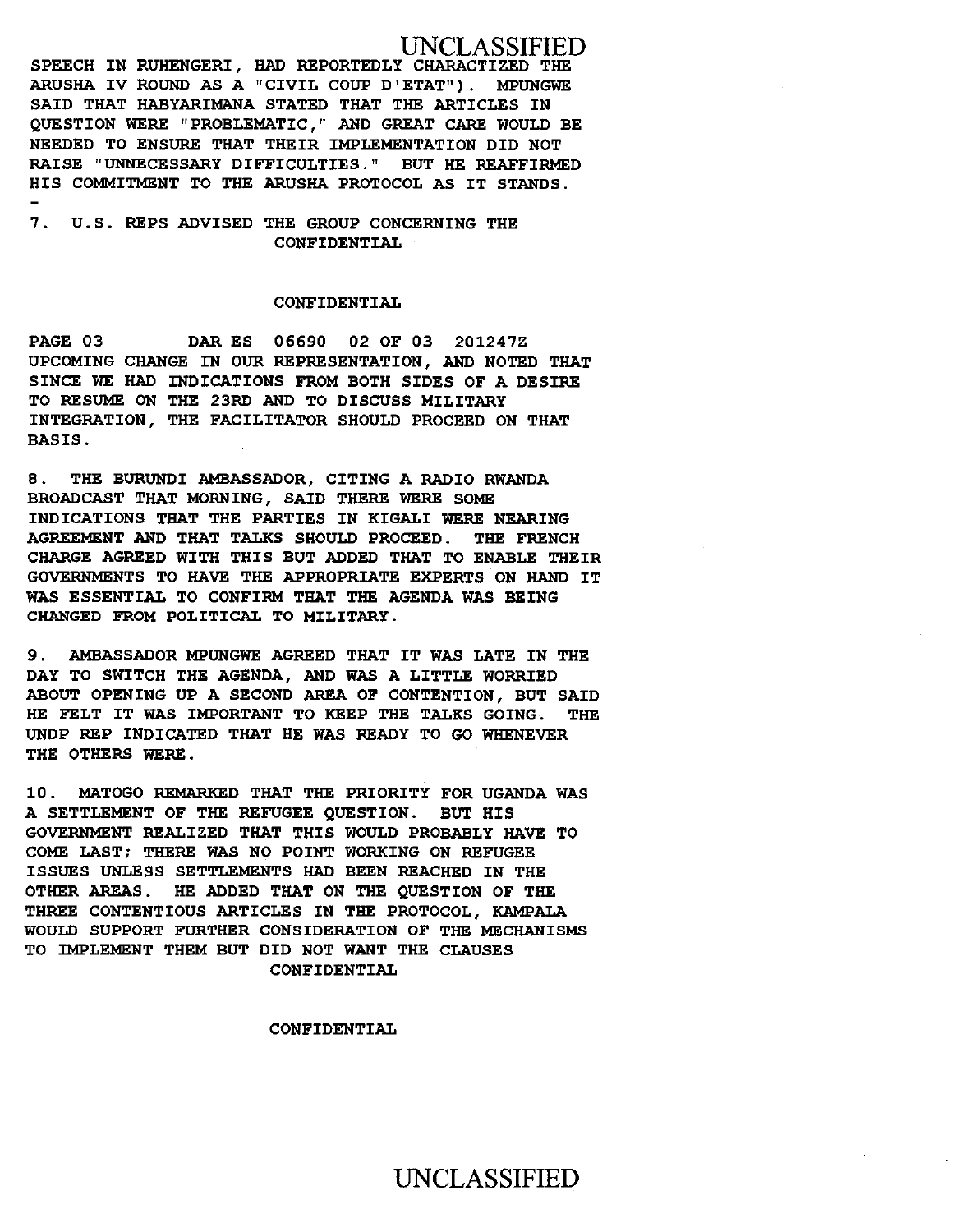PAGE 04 DAR ES 06690 02 OF 03 201247Z RENEGOTIATED. FOR THE AGENDA OF THE NEXT ROUND, HE INDICATED THAT MILITARY ISSUES WOULD ALSO BE EASIER TO HANDLE; THE REFUGEE QUESTIONS WOULD REQUIRE MORE DETAILED PREPARATION.

11 . MPUNGWE SUMMED UP THE SENSE OF MEETING BY SAYING THAT THE TALKS WOULD RECONVENE IN ARUSHA ON NOVEMBER

23, AND THAT MILITARY INTEGRATION WOULD BE THE FIRST ITEM ON THE AGENDA. HE ALSO NOTED THAT OAU SECGEN SALIM WAS ACTIVE WITH BOTH PARTIES, PRESSING THEM TO BE PRACTICAL AND REALISTIC IN THEIR DEMANDS. MATOGO REMARKED THAT THE EXACT FORM OF THE TRANSITIONAL

### CONFIDENTIAL

NNNN

CONFIDENTIAL

PAGE 01 ACTION AF-01 DAR ES 06690 03 OF 03 201248Z

| <b>INFO</b> |              | LOG-00 CIAE-00 C-01 |                                     |                            | DODE-00 EUR-01 HA-09   |              | H-01          |
|-------------|--------------|---------------------|-------------------------------------|----------------------------|------------------------|--------------|---------------|
|             | $INRE-00$    | INR-01              | $L-0.3$                             | ADS-00                     | <b>NSAE-00 NSCE-00</b> |              | <b>OMB-01</b> |
|             | <b>PA-01</b> | PM-02               | <b>PRS-01</b>                       | P-01                       | RP-10                  | SNP-00 SP-00 |               |
|             | $SR-00$      | SS-00               |                                     | TRSE-00 T-01 USIE-00 /034W |                        |              |               |
|             |              |                     | $---------------7CE3D7 201248Z /38$ |                            |                        |              |               |

0 201243Z NOV 92 FM AMEMBASSY DAR ES SALAAM TO SECSTATE WASHDC IMMEDIATE 9520 INFO AMEMBASSY KIGALI IMMEDIATE AMEMBASSY ADDIS ABABA PRIORITY AMEMBASSY DAKAR PRIORITY AMEMBASSY KAMPALA PRIORITY AMEMBASSY BAMAKO AMEMBASSY BONN AMEMBASSY BRUSSELS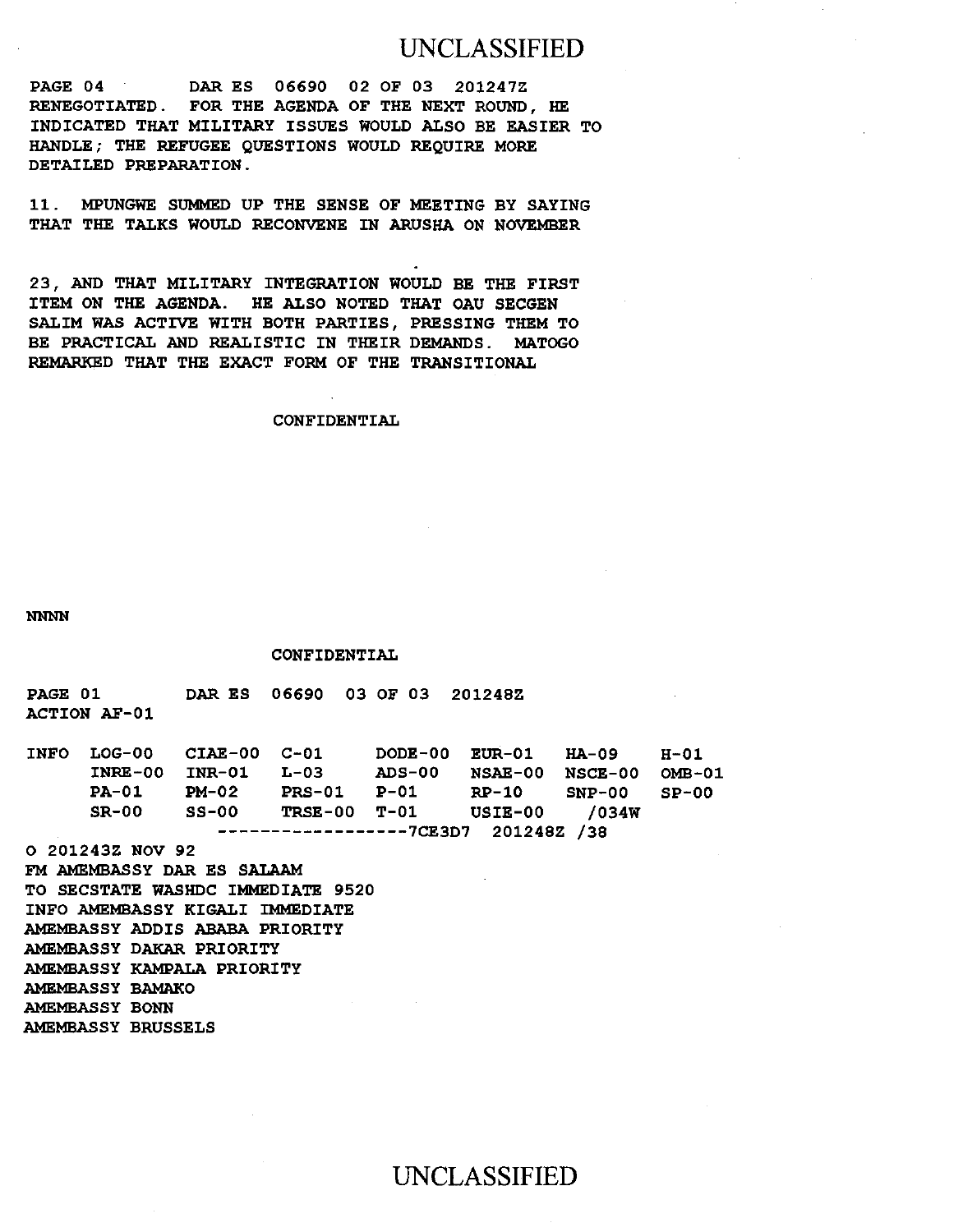AMEMBASSY BUJUMBURA AMEMBASSY HARARE AMEMBASSY LAGOS AMEMBASSY LONDON AMEMBASSY NAIROBI AMEMBASSY PARIS USCINCEUR VAIHINGEN GE //ECPLAD//

C 0 N F I D E N T I A L SECTION 03 OF 03 DAR ES SALAAM 06690

AF/RA FOR COL. MARLEY, AF/C FOR CAROL FULLER

CONFIDENTIAL

#### CONFIDENTIAL

PAGE 02 DAR ES 06690 03 OF 03 201248Z ALSO FOR AF/E, RP

BONN FOR KLEMP, BRUSSELS FOR DUBROW, LONDON FOR MCKINLEY, PARIS FOR PERLOW

E.O. 12356: DECL:OADR TAGS: PREL, PGOV, MARR, OAU, RW, TZ SUBJECT: ARUSHA V - GOING AHEAD ON NOV. 23, MILITARY INTEGRATION TO TOP AGENDA

GOVERNMENT WAS LESS IMPORTANT THAN GUARANTEEING PARTICIPATION. UGANDA FELT THE RPF SHOULD ACCEPT REASONABLE OFFERS IN THIS REGARD. HE ADDED THAT ON THE INTEGRATION OF FORCES, UGANDA WOULD URGE THE RPF TO ACCEPT A PROPORTIONAL FORMULA SUBSTANTIALLY LESS THAN 50-50; 30 PERCENT WOULD BE ADEQUATE AND A BETTER EXPRESSION OF THEIR ACTUAL NUMBERS.

12. MPUNGWE, CLOSING THE MEETING, SAID THAT HE WAS MAKING ARRANGMENTS FOR THE TALKS TO CONTINUE THROUGH DECEMBER 23. HE SAID HIS GOVERNMENT WANTED TO FINISH BY THE END OF THE YEAR; HE HOPED THIS WOULD BE POSSIBLE, AS THE RPF HAD INDICATED THEY WANTED TO PRESENT "A CHRISTMAS PRESENT TO THE PEOPLE OF RWANDA." HE CALLED THE OBSERVERS' ATTENTION TO RECENT INSTANCES OF MILITARY UNREST AND THE DEMONSTRATION IN KIGALI ON NOV. 19 AS INDICATORS OF THE NEED FOR SPEEDY PROGRESS. HE REITERATED THAT PRESIDENT MWINYI WAS FULLY COMMITTED TO SUPPORTING THE EFFORT, AND THAT THERE SHOULD BE "NO LIMIT" TO THE PARTIES' FLEXIBILITY.